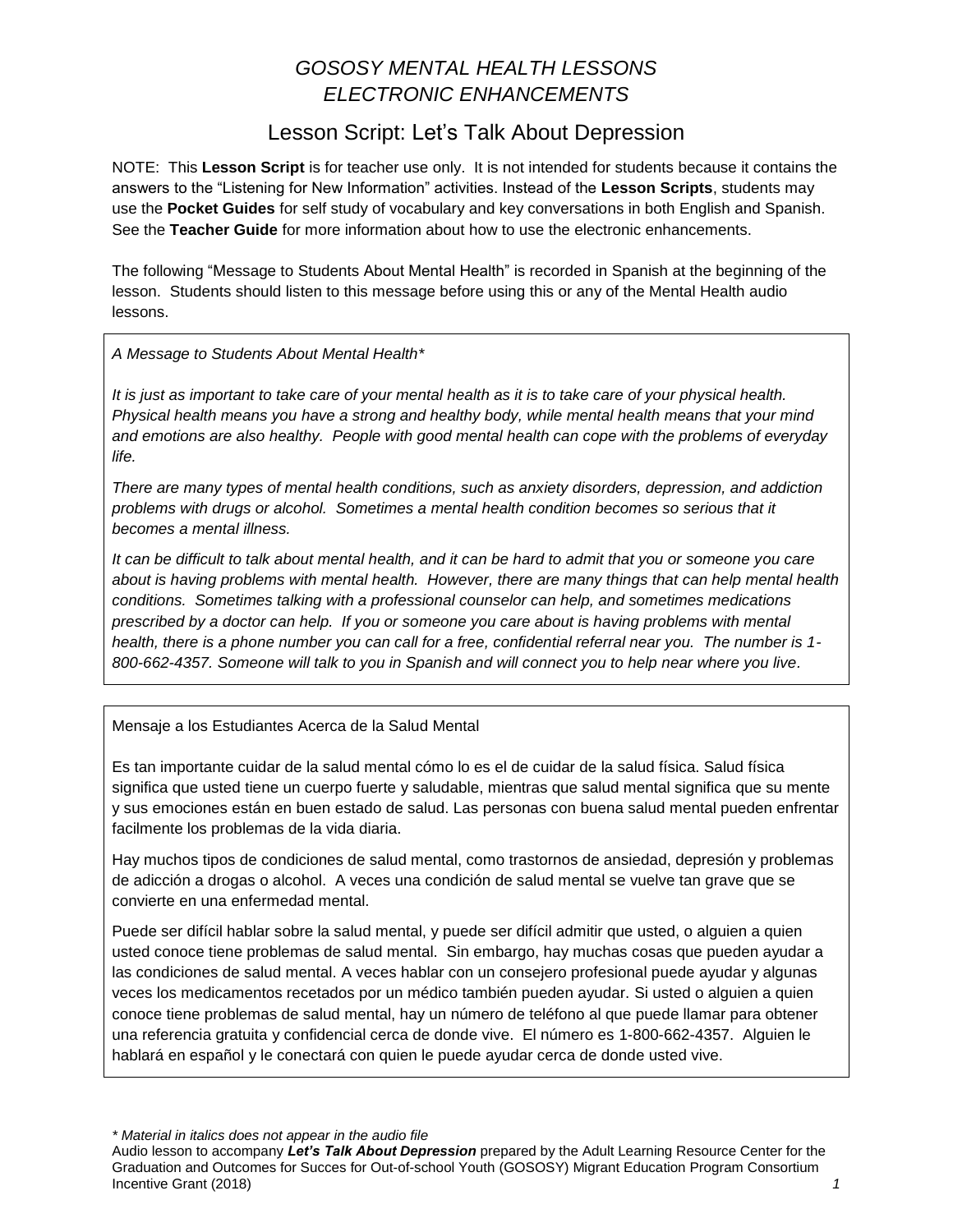# Hablemos sobre la Depresión / Let's Talk About Depression

En esta lección, practicarás palabras y conversaciones relacionadas acerca del duelo y de la depresión. Antes de comenzar esta lección, por favor escucha este pequeño mensaje acerca de la salud mental.

\* *In this lesson, you will practice words and conversations for talking about grief and depression. Before starting the lesson, please listen to this short message about mental health. (See page 1 for a transcript of the message.)* 

### Parte 1: Práctica de Vocabulario / Part 1: Vocabulary Practice

Ahora escucharás palabras en español y luego en inglés. Repite las palabras en inglés. *Now you will hear words in Spanish followed by English. Repeat the English words. (Each English word or phrase is followed by a pause, giving students time to repeat. The English word or phrase is then repeated.)*

| triste               | sad                 |
|----------------------|---------------------|
| tristeza             | sadness             |
| duelo                | grief               |
| en duelo             | grieving            |
| deprimido            | depressed           |
| depresión            | depression          |
| señales de depresión | signs of depression |
| mucho tiempo         | a long time         |
| terapeuta            | therapist           |
| doctor               | doctor              |
| medicación           | medication          |
| suicidio             | suicide             |

Práctica: Ahora escucharás las palabras en español, seguidas por una pausa. Durante la pausa, di las palabras en inglés. Luego oirás las palabras en inglés.

*Test Yourself: Now you will hear the words in Spanish, followed by a pause. During the pause, say the English words. You will then hear the English words*.

*(Each Spanish word or phrase is followed by a pause.)*

| triste               | sad                 |
|----------------------|---------------------|
| tristeza             | sadness             |
| duelo                | grief               |
| en duelo             | grieving            |
| deprimido            | depressed           |
| depresión            | depression          |
| señales de depresión | signs of depression |
| mucho tiempo         | a long time         |
| terapeuta            | therapist           |
| doctor               | doctor              |
| medicación           | medication          |
| suicidio             | suicide             |
|                      |                     |

*\* Material in italics does not appear in the audio file*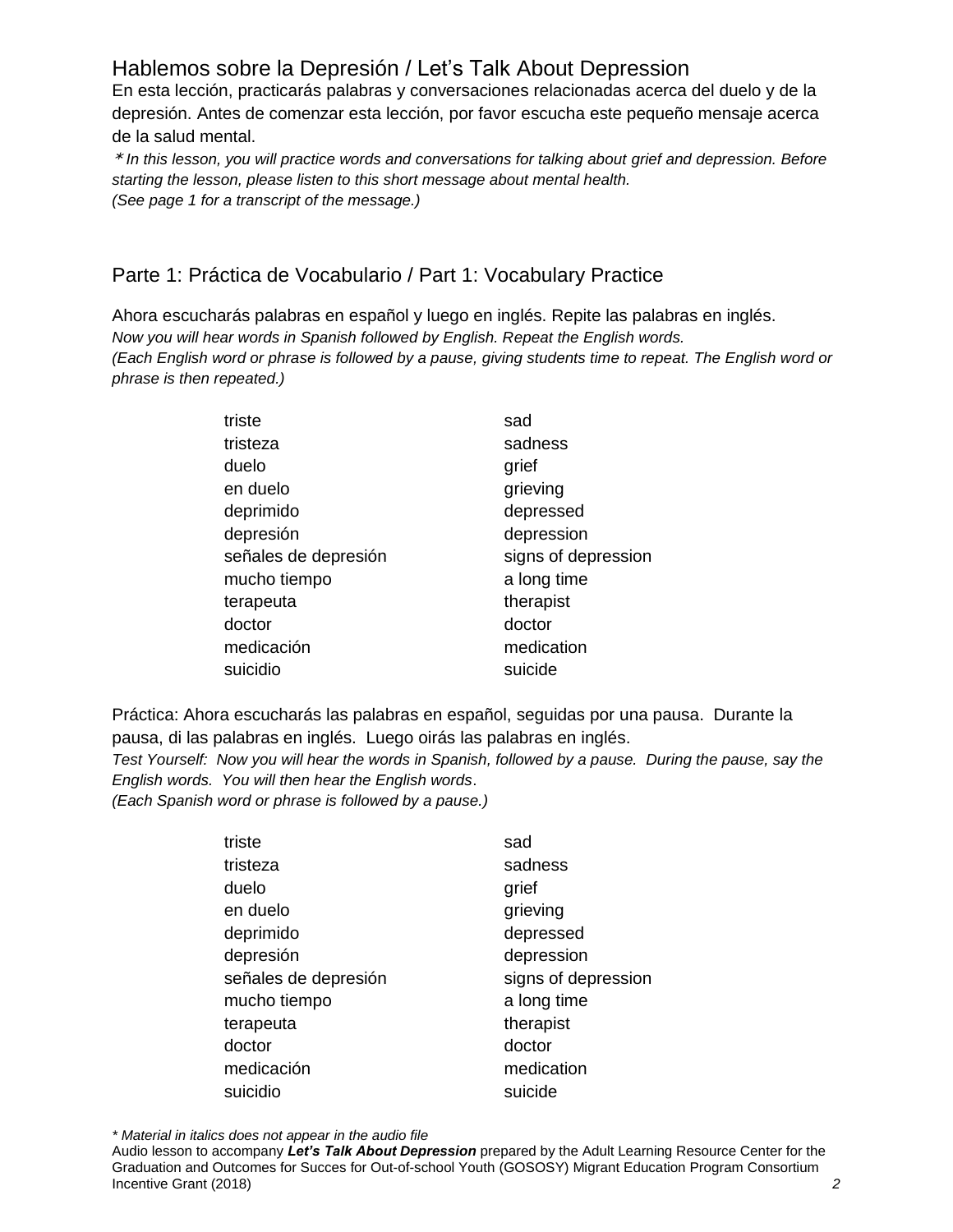## Parte 2: Práctica de la Conversación / Part 2: Conversation Practice

Mario ve a su amiga Anna en el trabajo. Anna se ve muy triste. Él le pregunta al respecto. Escucharás la conversación en español y luego la conversación en inglés. *Mario sees his friend Anna at work. Anna looks very sad. He asks her about it. You will hear the conversation in Spanish followed by the conversation in English.* 

- A: ¿Anna, estás bien? Te ves muy triste.
- B: Mi abuela murió anoche.
- A: **iOh!** lo siento mucho.
- B: Gracias. Es muy difícil.
- A: Es muy difícil perder a alguien que amas.
- A: Anna, are you OK? You look so sad.
- B: My grandmother died last night.
- A: Oh, I'm so sorry!
- B: Thank you. It's very hard.
- A: It's hard to lose someone you love.

Ahora, repite la conversación en inglés. *Now repeat the conversation in English. (Each line of the conversation is followed by a pause.)*

- A: Anna, are you OK? You look so sad.
- B: My grandmother died last night.
- A: Oh, I'm so sorry!
- B: Thank you. It's very hard.
- A: It's hard to lose someone you love.

Una conversación: Tú eres Anna. Tu amigo Mario te preguntará si estás bien. *One-sided Conversation: You are Anna. Your friend Mario will ask you if you are OK. (Each line of the conversation is followed by a pause.)*

- A: Anna, are you OK? You look so sad.
- B: *(*pause*)*
- A: Oh, I'm so sorry!
- B: *(*pause*)*
- A: It's hard to lose someone you love.

Escucha la siguiente conversación. Escucharás información nueva. Silvia trabaja en un campo. Hoy se da cuenta de que otro trabajador, Pedro, se ve muy triste. Ella le pregunta a su amigo Juan al respecto. ¿Por qué Pedro se ve tan triste? ¿Cómo se siente Pedro? ¿Es el duelo un sentimiento normal?

*Listening for New Information: Listen to the following conversation. Silvia works on a farm. Today she notices that another worker, Pedro, looks very sad. She asks her friend Juan about it. Why does Pedro look sad? How does Pedro feel? Is grief a normal feeling?* 

*\* Material in italics does not appear in the audio file*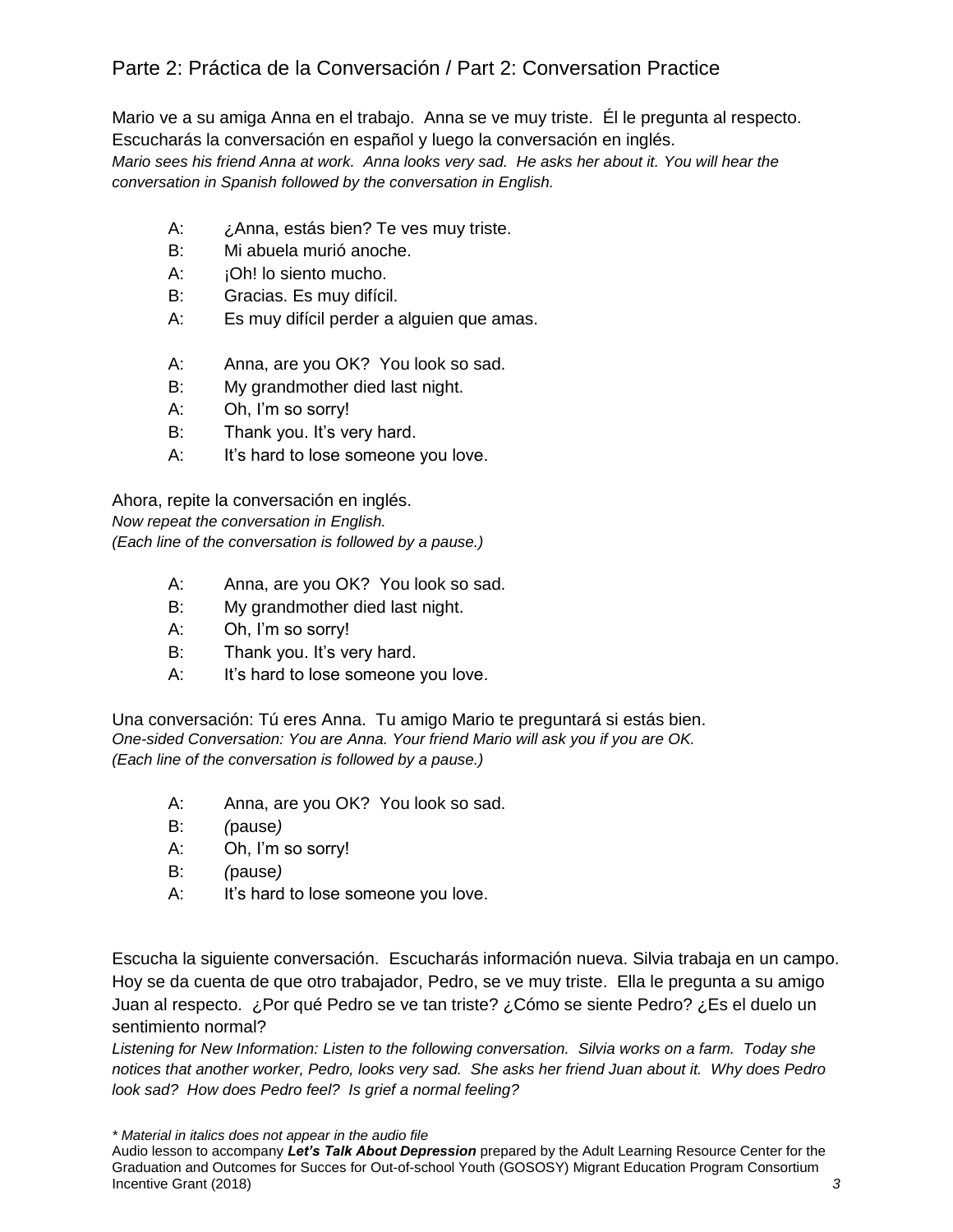- A: Pedro looks so sad.
- B: I know! His wife died a few days ago.
- A: Oh, my goodness! I didn't know that.
- B: He's really grieving.
- A: You know, grief is normal when someone dies.

*(Each question is followed by a pause before the answer.)*

| ¿Por qué Pedro se ve tan triste?                                               | Su esposa murió hace pocos días. /<br>His wife died a few days ago.                                |
|--------------------------------------------------------------------------------|----------------------------------------------------------------------------------------------------|
| ¿Cómo se siente Pedro?                                                         | El está triste y en duelo./ He's sad and grieving.                                                 |
| ¿Es el duelo un sentimiento normal?                                            | Si, el duelo es normal cuando alguien muere. /<br>Yes, grief is normal when someone dies.          |
| Why does Pedro look sad?<br>How does Pedro feel?<br>Is grief a normal feeling? | His wife died a few days ago.<br>He's sad and grieving.<br>Yes, grief is normal when someone dies. |

#### Parte 3: Más Práctica de Conversación / Part 3: More Conversation Practice Conversación Nueva / New Conversation

Juan está preocupado acerca de su amigo Pedro. Pedro ha estado triste por mucho tiempo, y Juan piensa que Pedro está deprimido. Juan habla con su amiga Silvia al respecto. Escucharás la conversación en español y luego la conversación en inglés.

*Juan is worried about his friend Pedro. Pedro has been sad for a very long time, and Juan thinks Pedro is depressed. Juan talks to his friend Silvia about it. You will hear the conversation in Spanish followed by the conversation in English*.

- A: Pedro todavía está muy triste. Su esposa murió hace mucho tiempo.
- B: **iLo sé! Fue hace mas de un año.**
- A: Estoy preocupado por él. Creo que está deprimido.
- B: Pueda que tengas razón. Pedro no come mucho y ha estado triste por mucho tiempo.
- A: Esas son señales de depresión. Él debería hablar con una terapeuta o ir al doctor. La medicación puede ayudar.
- B: Tal vez podrías hacer una cita e ir con él.
- A: Buena idea.
- A: Pedro is still very sad. His wife died a long time ago.
- B: I know! It was over a year ago.
- A: I'm worried about him. I think he's depressed.
- B: You might be right. Pedro doesn't eat much, and he's been sad for a very long time.
- A: Those are signs of depression. He should talk to a therapist or go to the doctor. Medication can help.
- B: Maybe you could make an appointment and go with him.
- A: Good idea.

*\* Material in italics does not appear in the audio file*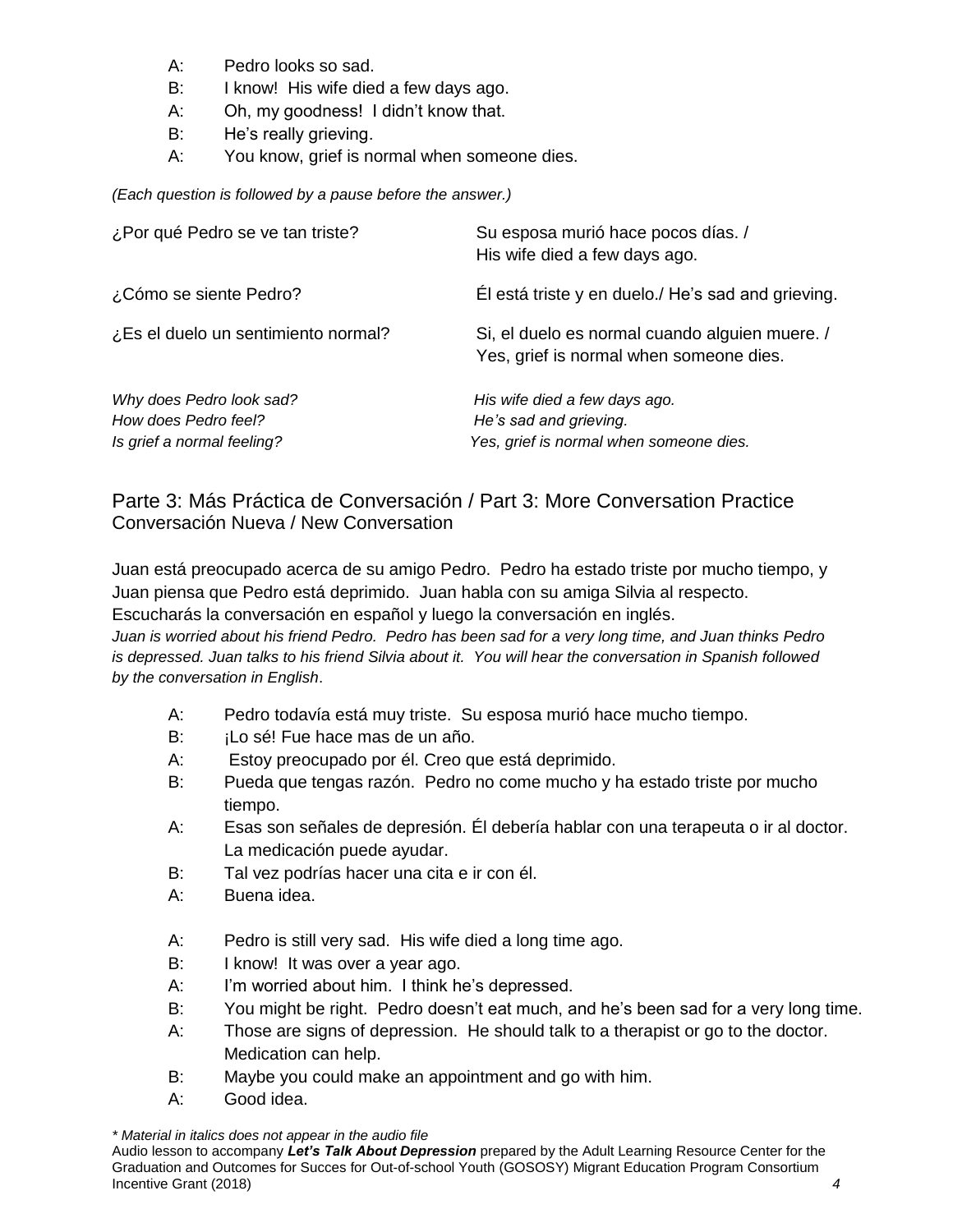Ahora, repite la conversación en inglés.

*Now repeat the conversation in English. (Each line of the conversation is followed by a pause.)*

- A: Pedro is still very sad. His wife died a long time ago.
- B: I know! It was over a year ago.
- A: I'm worried about him. I think he's depressed.
- B: You might be right. Pedro doesn't eat much, and he's been sad for a very long time.
- A: Those are signs of depression. He should talk to a therapist or go to the doctor. Medication can help.
- B: Maybe you could make an appointment and go with him.
- A: Good idea.

Una conversación: Tú eres Silvia. Juan hablará contigo acerca de Pedro. *One-sided Conversation: You are Sylvia. Juan will talk to you about Pedro. (Each line of the conversation is followed by a pause.)*

- A: Pedro is still very sad. His wife died a long time ago.
- B: *(*pause*)*
- A: I'm worried about him. I think he's depressed.
- B: *(*pause*)*
- A: Those are signs of depression. He should talk to a therapist or go to the doctor. Medication can help.
- B: *(*pause*)*
- A: Good idea.

Escucha la siguiente conversación. Escucharás información nueva. Juan habla con su amigo Pedro acerca de su tristeza. ¿Cuánto tiempo ha estado triste Pedro? ¿Qué señales de depresión tiene Pedro? ¿Qué piensa Juan que Pedro debería hacer?

*Listening for New Information: Listen to the following conversation. Juan talks to his friend Pedro about his sadness. How long has Pedro been sad? What signs of depression does Pedro have? What does Juan think Pedro should do?* 

- A: Pedro, I think you're depressed.
- B: Depressed?
- A: Yes, you have signs of depression.
- B: What do you mean?
- A: You don't want to eat, you don't play soccer anymore, and you have been sad for a year and a half. That's a long time.
- B: I know.
- A: I think you should go to the doctor.
- B: The doctor? I'm not sick, I'm just sad.
- A: Doctors can help depression. Medication can help, too.

*(Each question is followed by a pause before the answer.)*

*\* Material in italics does not appear in the audio file*

Audio lesson to accompany *Let's Talk About Depression* prepared by the Adult Learning Resource Center for the Graduation and Outcomes for Succes for Out-of-school Youth (GOSOSY) Migrant Education Program Consortium Incentive Grant (2018) *5*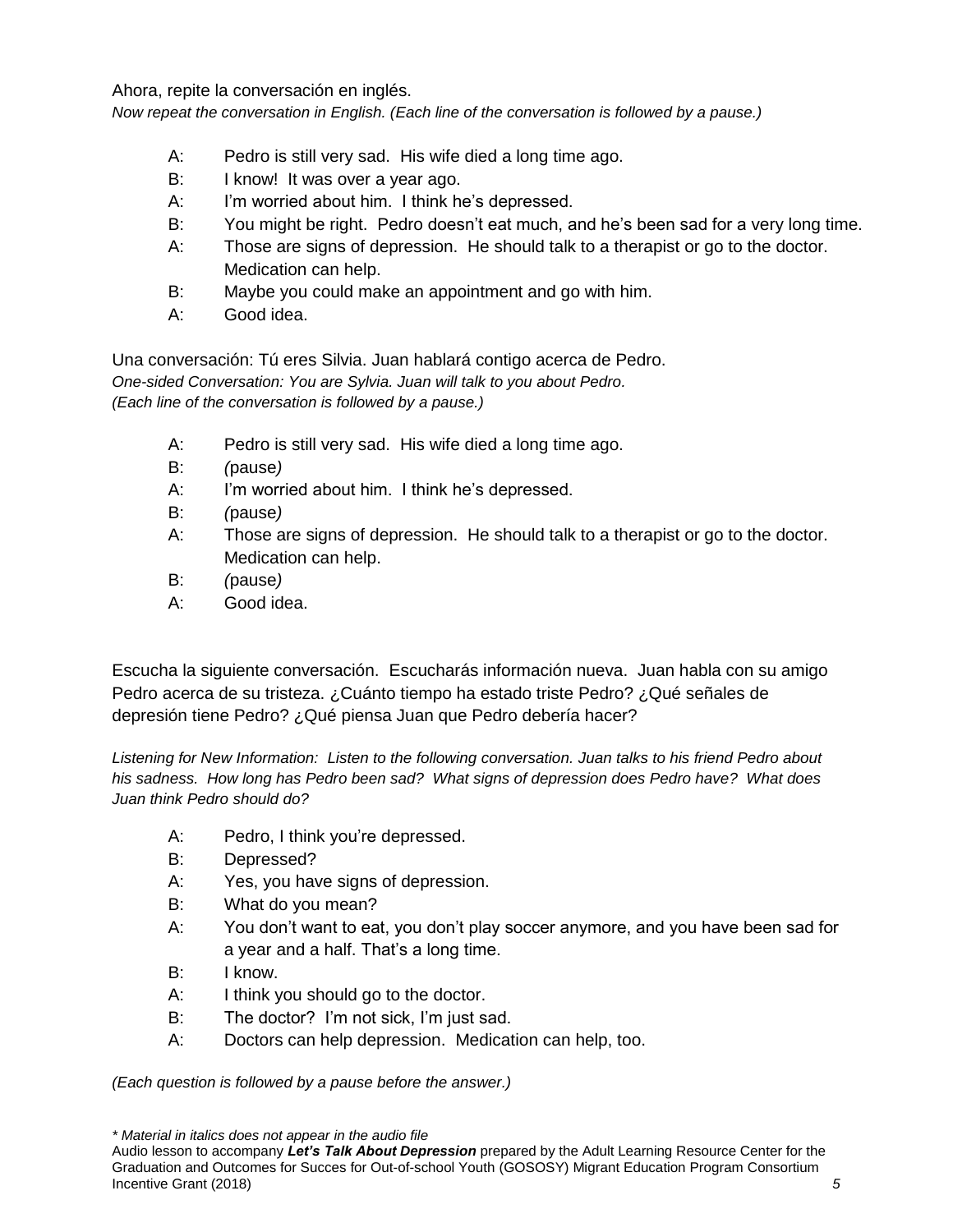| ¿Cuánto tiempo ha estado triste Pedro?                                    | un año y medio / a year and a half                                                                                                                                                         |
|---------------------------------------------------------------------------|--------------------------------------------------------------------------------------------------------------------------------------------------------------------------------------------|
| ¿Qué señales de depresión tiene Pedro?                                    | Él no quiere comer, ya no juega fútbol, y ha<br>estado triste por mucho tiempo. /<br>He doesn't want to eat, he doesn't play<br>soccer anymore, and he's been sad for a<br>very long time. |
| ¿Qué piensa Juan que Pedro debería hacer?                                 | Debería ir al doctor/ He should go to the<br>doctor.                                                                                                                                       |
| How long has Pedro been sad?<br>What signs of depression does Pedro have? | a year and a half<br>He doesn't want to eat, he doesn't play soccer<br>anymore, and he's been sad for a very long<br>time.                                                                 |
| What does Juan think Pedro should do?                                     | He should go to the doctor.                                                                                                                                                                |

Escucha la siguiente conversación. Escucharás información nueva. Gloria está muy preocupada por su hermana Sofía. Sofia está deprimida y fue al doctor en busca de ayuda, pero Gloria piensa que Sofía está pensando en el suicidio. Gloria habla con su amiga Anna al respecto. ¿Qué dos cosas está haciendo Sofía para combatir su depresión? ¿Qué es la Línea de Vida Nacional para la Prevención de Suicidios? ¿Cuál es el número telefónico?

*Listening for New Information: Listen to the following conversation. Gloria is very worried about her sister Sofia. Sofia is depressed and went to the doctor for help, but Gloria thinks that Sofia might be thinking about suicide. Gloria talks to her friend Anna about it. What two things is Sofia doing to help her depression? What is the National Suicide Prevention Lifeline? What is the phone number*?

- A: My sister is very depressed, and I'm worried about her.
- B: Did she go to the doctor?
- A: Yes, the doctor gave her medication, and she's also talking to a therapist every week.
- B: That's good. Do you know about the National Suicide Prevention Lifeline?
- A: No, what's that?
- B: It's a free phone number that she can call anytime if she's thinking about suicide. They speak Spanish and other languages.
- A: Oh, do you know the number?
- B: Yes, it's 1 (800) 273-8255.

*(Each question is followed by a pause before the answer.)*

| ¿Qué dos cosas está haciendo Sofía para | Ella toma medicación y habla con una     |
|-----------------------------------------|------------------------------------------|
| combatir su depresión?                  | terapeuta cada semana. /                 |
|                                         | She's taking medication and talking to a |
|                                         | therapist every week.                    |

*\* Material in italics does not appear in the audio file*